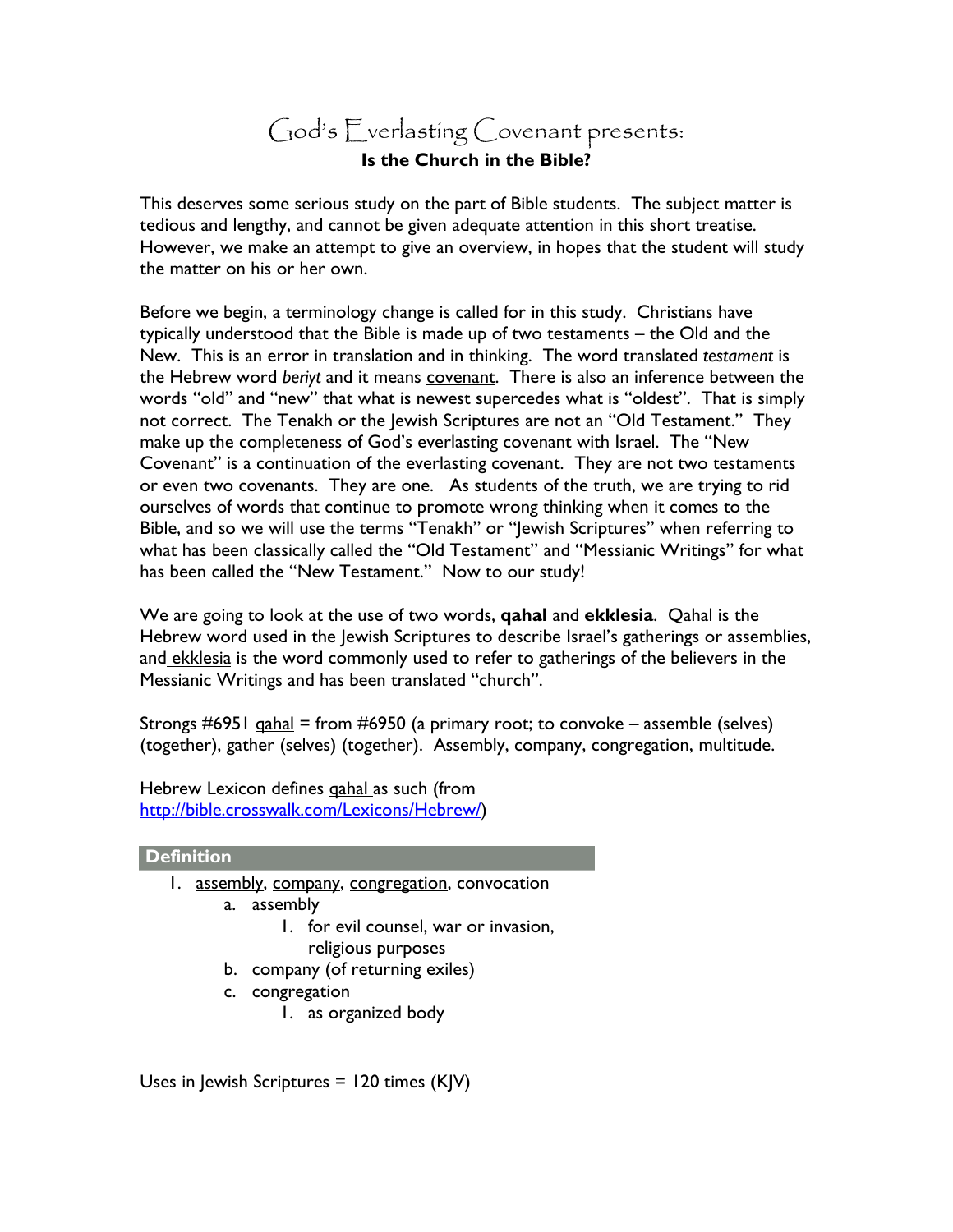#6951 translated Assembly (17 times) Gen49:6 Ex 12:6, Ex 16:3 Lev 4:13 Num 14:5. Num 20:6 Deut 5:22, Deut 9:10, Deut 10:4, Deut 18:16 Judges 20:2, 21:18 1 Sam 17:47 2 Chron 39:23 Jer 26:17, 50:9 Ezek 23:4 #6951 translated Company (16 times) Gen 35:11 Num 22:4 Jer 31:8 Ezek 16:40, 17:17, 23:46, 23:47, 27:27, 27:34, 32:3, 32:22, 32:23, 38:4, 38:7, 38:13, 38:15 #6951 translated Congregation (84 times) Lev 4:14, 4:21, 16:17, 16:33, Num 10:7, 15:15, 16:3, 16:33, 16:47, 19:20, 20:4, 20:10, 20:12, Deut 23:1, 23:2, 23:3 (both times), 23:8, Josh 8:35 Judges 21:5 1 Kings 8:14 (both times), 8:22, 8:55, 8:65, 12:3 1 Chron 13:2, 13:4, 28:8, 29:1, 29:10, 29:20 (both times) 2 Chron 1:3, 1:5, 6:3 (both times), 6:12, 6:13, 7:8, 20:5, 20:14, 23:3, 24:6, 28:14, 29:23, 29:28, 29:31, 29:32, 30:2, 30:4, 30:13, 30:17, 30:24 (both times), 30:25 (both times), 31:18 Ezra 2:64, 10:1, 10:8, 10:12, 10:14 Neh 5:13, 7:66, 8:2, 8:17, 13:1 Job 30:28 Ps 22:22, 22:25, 26:5, 35:18, 49:9, 40:10, 89:5, 107:32, 149:1 Prov 5:14, 21:16, 26:26 Lam 1:10 Joel 2:16 Micah 2:5 #6951 translated Multitude (3 times) Gen 28:3, Gen 48:4 Jer 44:15

Strong's #1577 ekklesia (from a compound of #1537  $ek = a$  primary preposition denoting *origin* (the point from where motion or action proceeds): *from, out* and #2564 kaleo: *to call, as in bid, call (forth)*. So, *a calling out*, i.e. *a popular meeting*, *a religious*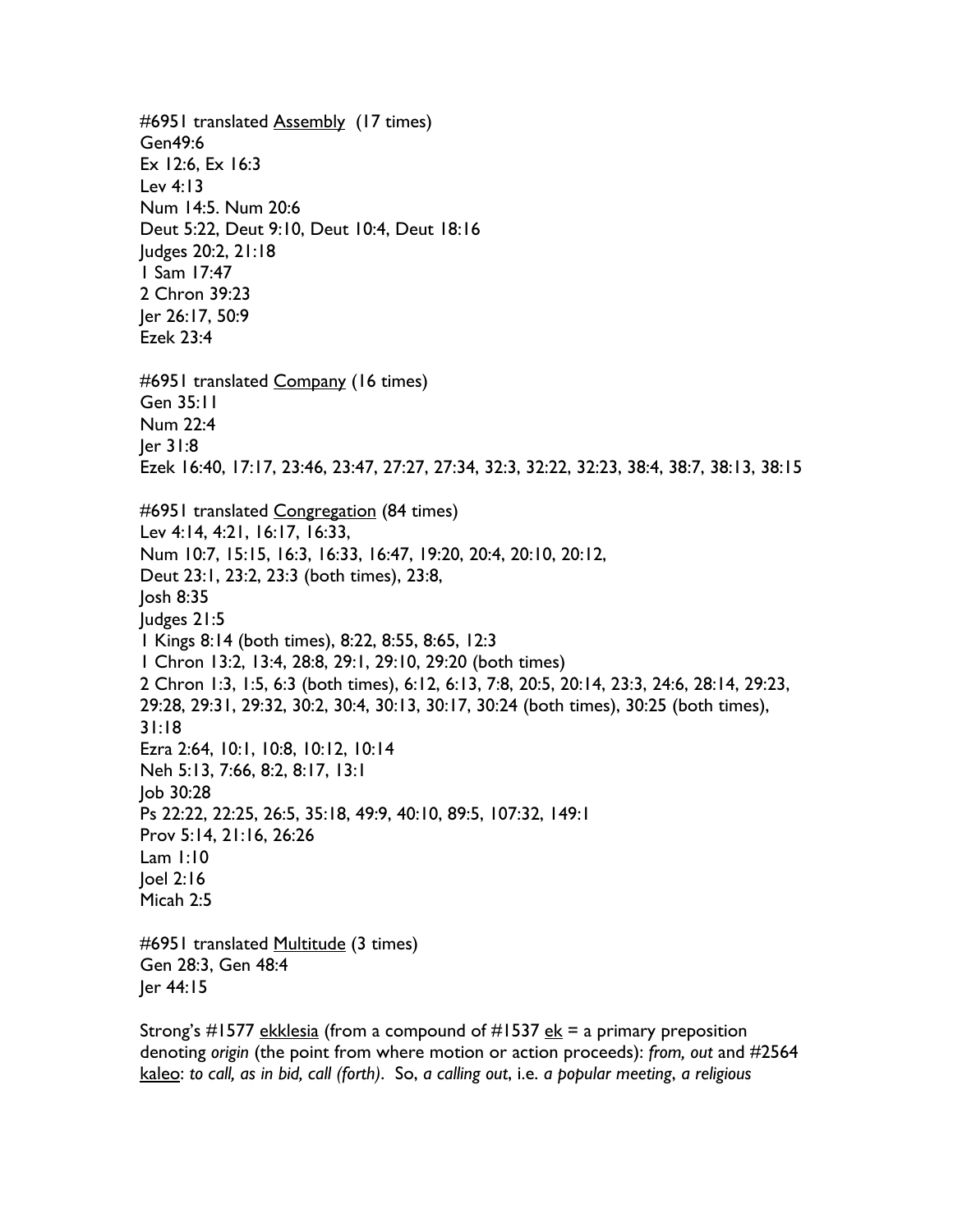*congregation* (Jewish synagogue or Christian community of members on earth or saints in heaven or both: *assembly* 

Greek Lexicon defines ekklesia as such (from [http://bible.crosswalk.com/Lexicons/Greek/\)](http://bible.crosswalk.com/Lexicons/Greek/)

## **Definition**

- 1. a gathering of citizens called out from their homes into some public place, an assembly
	- a. an assembly of the people convened at the public place of the council for the purpose of deliberating
	- b. the assembly of the Israelites
	- c. any gathering or throng of men assembled by chance, tumultuously
	- d. in a Christian sense
		- 1. an assembly of Christians gathered for worship in a religious meeting
		- 2. a company of Christian, or of those who, hoping for eternal salvation through Jesus Christ, observe their own religious rites, hold their own religious meetings, and manage their own affairs, according to regulations prescribed for the body for order's sake
		- 3. those who anywhere, in a city, village, constitute such a company and are united into one body
		- 4. the whole body of Christians scattered throughout the earth
		- 5. the assembly of faithful Christians already dead and received into heaven

## **Notice the similarities in the definition between the Hebrew qahal and the Greek ekklesia.**

Uses in the Messianic Writings = 118 times (KJV)

#1577 translated **Assembly** (3 times)

Acts 19:32, 19:39, 19:41

#1577 translated Company (0 times)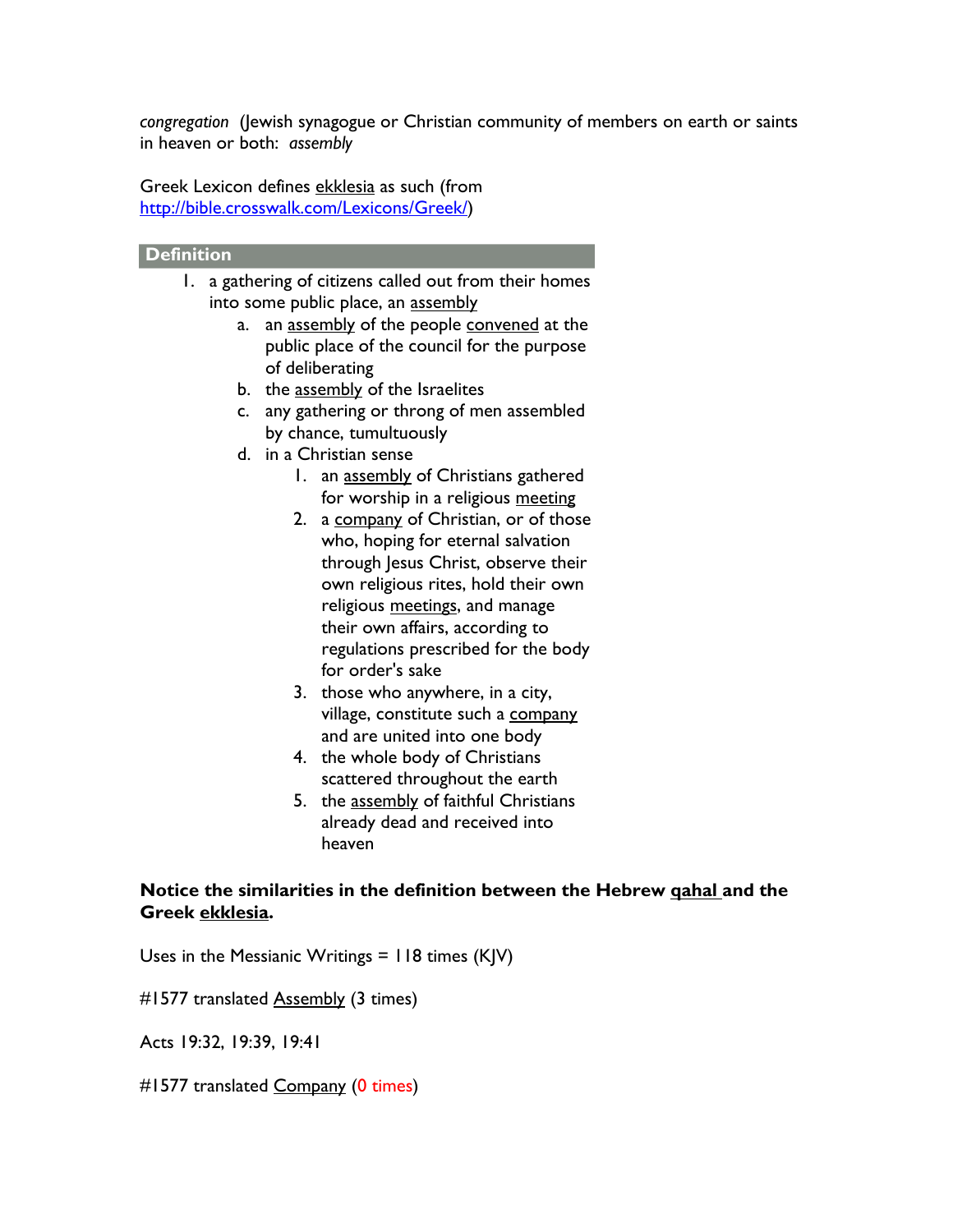#1577 translated Congregation or Meeting (0 times)

#1577 translated Multitude (0 times)

#1577 translated as Church or Churches (115 times)

From in depth study, we have come to believe that there was a conspiracy to suppress the true definition of ekklesia, replacing it with a new definition translated *church*. Though one can't be quite sure when, it appears it was with the King James translation, in about 1611.

In 325 AD, "The Church" joined the State under Constantine, and it was carried through the Reformation. The Reformers were all involved in civil government, such as John Calvin who set up the civil government in Geneva. The pope was the head of the Catholic Church and he was kicked out of England, and King Henry VIII took jurisdiction over the Church. And then when the King James version was done, it was very important for them to retain the word "church" because they had jurisdiction over it, so **King James made fifteen specific edicts**, as far as the translation goes, and one of those edicts (edict number three) stated that this bible was to retain the word "church" in the translation and it was not to be replaced with the word "congregation." That was his specific edict. He has no jurisdiction over the congregation (people), but he does over the church (physical buildings). So you can see he never wanted the word "assembly" associated with the original meaning of the Old Testament which meant "congregation." So he knew the correct translation, obviously, but he didn't want it in there, that way they retain control over "the church." (From *Christ's Ekklesia and the Church Compared*, by Richard Anthony)

It is also interesting to note that nowhere in the Greek Lexicon does the definition of **church** appear for the word **ekklesia**. In our opinion, this was a **deliberate** attempt by the translators to remove the continuity in meaning between gahal (in the Jewish Scriptures) and ekklesia (in the Messianic Writings). This student's belief is that it was due to the poison of anti-Semitism and the push to remove the influence of Jewishness from what became known as Christianity, under the heavy anti-Semitic influence of Constantine in the  $4<sup>th</sup>$  century, and it continued with the 'church' leaders that followed his destructive legacy.

There is actual proof that what is being said here is the truth. The first English Bible was the Tyndale Bible, and it was translated sometime between 1524 and 1526. The Tyndale Bible never once used the word **church**. It used the word **assembly** or **congregation**. The Tyndale Bible did use the word **churches** once in Acts 19:37 to describe the pagan temples. Interestingly, this preference for the word "church" was passed on to the KJV translation, even though the word used there in Acts 19:37 is NOT ekklesia. It is Strong's #2417 hierosulos and means a temple-despoiler. In other